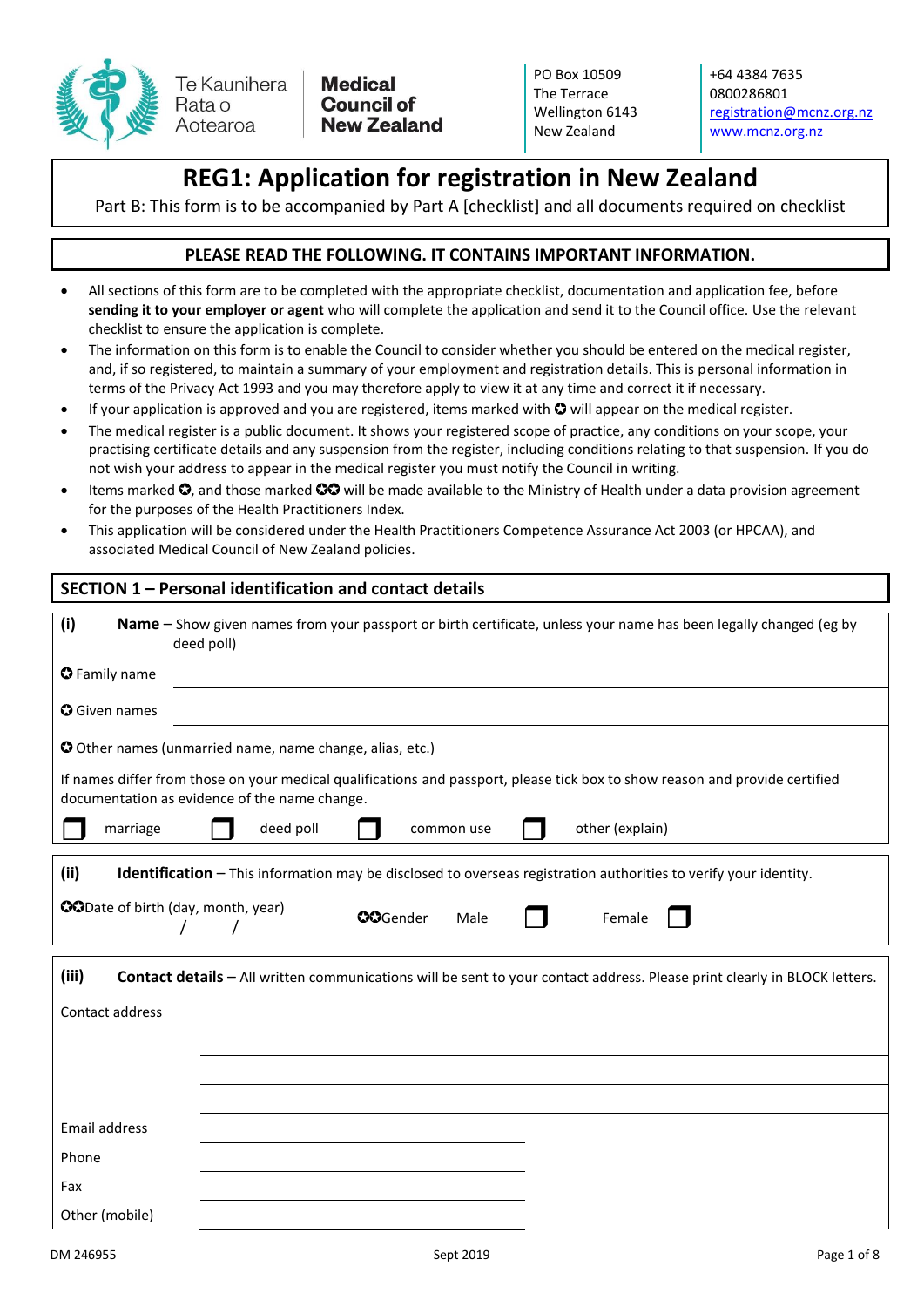**(iv) Qualifications** – a) qualification obtained on completion of a primary medical degree course and b) postgraduate medical qualification obtained on completion of postgraduate training (if relevant).

| a) Name of primary medical qualification      |                                      | <b>Q</b> Abbreviation |  |  |  |
|-----------------------------------------------|--------------------------------------|-----------------------|--|--|--|
| <b>O</b> Year graduated                       | <b>O</b> Graduating university       | Country               |  |  |  |
| b) Name of postgraduate medical qualification |                                      | <b>Q</b> Abbreviation |  |  |  |
| <b>O</b> Year awarded                         | <b>O</b> Awarding university/college | Country               |  |  |  |

#### **SECTION 2 – Fitness for registration**

This information is required (Section 16 of HPCAA) to ensure that no person is registered as a doctor in New Zealand who has not met the required standards of effective communication or English competency, or whose previous or current health or conduct may pose a risk to public health and safety.

| (i) | <b>English communication and comprehension</b><br>All applicants for registration must satisfy Council that they are able to comprehend and communicate effectively in English<br>by meeting one of the requirements listed below. Please tick the box below that applies. You are not eligible for registration<br>unless you are able to meet one of the requirements. |                                                                                                                                                                                                                                                                                                                                                                                                                                                                                                                                                                                                                                                                                                                 |     |  |  |  |  |
|-----|--------------------------------------------------------------------------------------------------------------------------------------------------------------------------------------------------------------------------------------------------------------------------------------------------------------------------------------------------------------------------|-----------------------------------------------------------------------------------------------------------------------------------------------------------------------------------------------------------------------------------------------------------------------------------------------------------------------------------------------------------------------------------------------------------------------------------------------------------------------------------------------------------------------------------------------------------------------------------------------------------------------------------------------------------------------------------------------------------------|-----|--|--|--|--|
|     | (a)                                                                                                                                                                                                                                                                                                                                                                      | Did you complete your primary medical qualification in New Zealand?                                                                                                                                                                                                                                                                                                                                                                                                                                                                                                                                                                                                                                             | Yes |  |  |  |  |
|     | (b)                                                                                                                                                                                                                                                                                                                                                                      | Is English your first language and do you have an acceptable primary medical qualification from Australia,<br>the United Kingdom, the Republic of Ireland, the United States, Canada or a South African medical school<br>where English is the sole language of instruction?                                                                                                                                                                                                                                                                                                                                                                                                                                    | Yes |  |  |  |  |
|     | (c)                                                                                                                                                                                                                                                                                                                                                                      | Have you completed at least 24 months full time equivalent of a health-related postgraduate qualification<br>(diploma, masters or PhD) at an accredited New Zealand university within the 5 years immediately prior to<br>application and have you provided references from two professors from an accredited New Zealand<br>university who are registered as doctors in New Zealand and who speak English as a first language? The<br>referees must be able to attest to your ability to read, write, speak and understand spoken English.                                                                                                                                                                     | Yes |  |  |  |  |
|     | (d)                                                                                                                                                                                                                                                                                                                                                                      | Have you worked continuously as a registered medical practitioner in an institution where English was the<br>first and prime language for a period of at least 2 years within the 5 years immediately prior to submitting<br>this application and have you provided referees who are suitable senior medical practitioners who speak<br>English as a first language, and who can attest to your ability to comprehend and communicate effectively<br>in English in a clinical setting with both patients and professional colleagues? Referees will be contacted<br>for confirmation directly by the Council, or by an employer or recruitment agent.                                                           | Yes |  |  |  |  |
|     | (e)                                                                                                                                                                                                                                                                                                                                                                      | Were you registered with the Medical Council of New Zealand on or after 18 September 2004 and was<br>your registration cancelled for administrative reasons (and not as a result of an order of the Health<br>Practitioners Disciplinary Tribunal or a direction by the Council under section 146 or 147 of the HPCAA)<br>and have you provided references from suitable senior medical practitioners registered in New Zealand<br>who can attest to your ability to comprehend and communicate effectively in English in a clinical setting<br>with both patients and professional colleagues? Referees will be contacted for confirmation directly by<br>the Council, or by an employer or recruitment agent. | Yes |  |  |  |  |
|     | (f)                                                                                                                                                                                                                                                                                                                                                                      | Have you passed the Academic Module of the International English Language Testing System (IELTS) by<br>achieving a minimum of the following within the same result (must be dated within 2 years of your<br>application being submitted to the Medical Council of New Zealand*):<br>7.5<br>Speaking<br>7.5<br>Listening<br>Writing<br>7.0<br>$\bullet$<br>7.0<br>Reading<br>$\bullet$                                                                                                                                                                                                                                                                                                                           | Yes |  |  |  |  |
|     | (g)                                                                                                                                                                                                                                                                                                                                                                      | Have you passed the Medical Module of the Occupational English Test (OET) by achieving a minimum of<br>'A' or 'B' in each of the four components (reading, writing, listening and speaking) within one result (must<br>be dated within 2 years of your application being submitted to the Medical Council of New Zealand*).<br>*Candidates who pass the NZREX Clinical will not be required to meet the English Janguage requirements again for the purnoses                                                                                                                                                                                                                                                    | Yes |  |  |  |  |

\*Candidates who pass the NZREX Clinical will not be required to meet the English language requirements again for the purposes of registration, provided the NZREX Clinical pass is still valid (valid for 5 years of the date of the examination passed).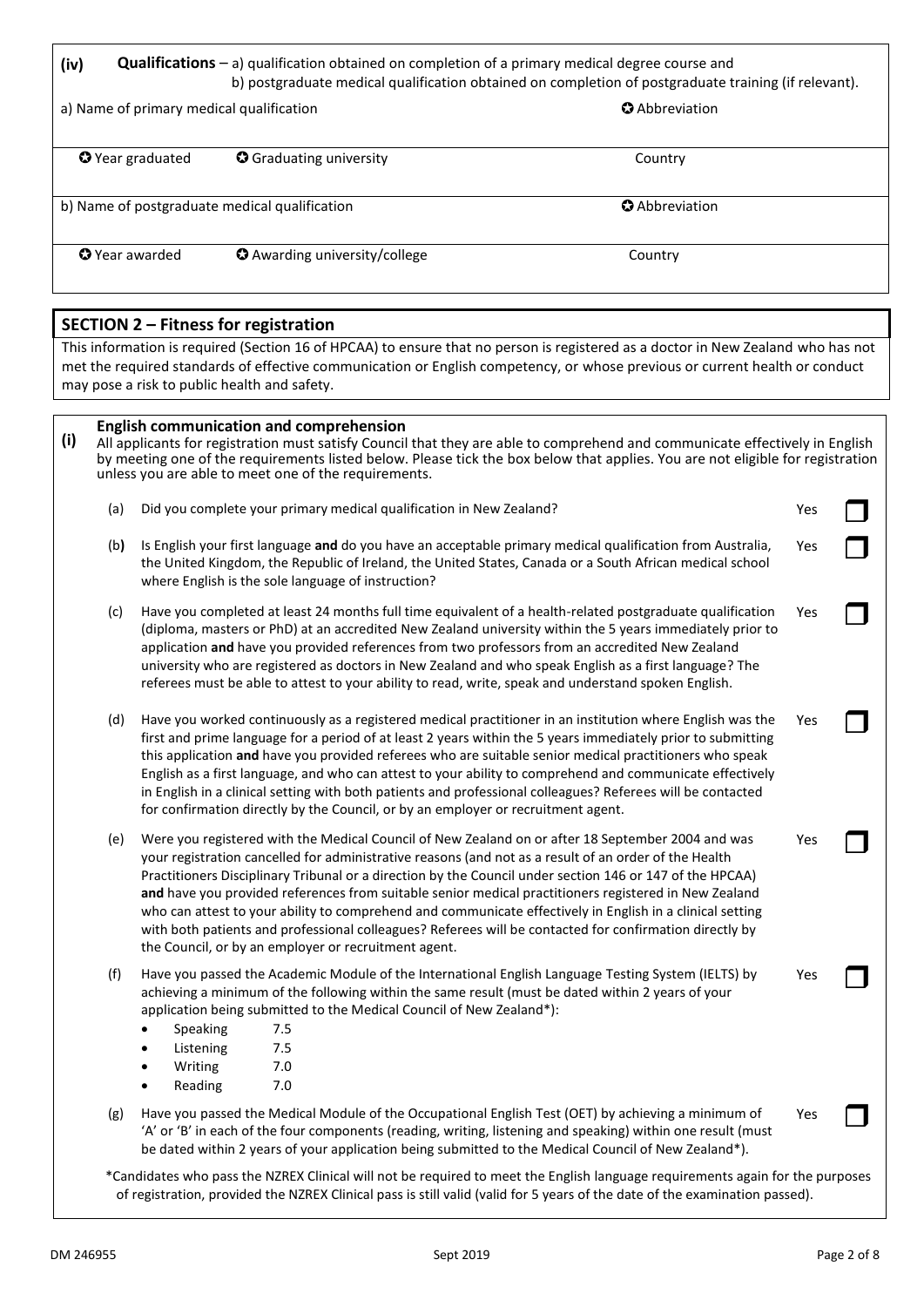| (ii)                                       |                                                                                                                                                                                                                                                                                                                                                                    | <b>Mental and physical condition</b>                                                                                                                                                                                                                                                                                                                                                                                                                                                                                                   |                                                                                         |    |  |  |                                                |  |     |                                                                                                                                                                                                                                                         |
|--------------------------------------------|--------------------------------------------------------------------------------------------------------------------------------------------------------------------------------------------------------------------------------------------------------------------------------------------------------------------------------------------------------------------|----------------------------------------------------------------------------------------------------------------------------------------------------------------------------------------------------------------------------------------------------------------------------------------------------------------------------------------------------------------------------------------------------------------------------------------------------------------------------------------------------------------------------------------|-----------------------------------------------------------------------------------------|----|--|--|------------------------------------------------|--|-----|---------------------------------------------------------------------------------------------------------------------------------------------------------------------------------------------------------------------------------------------------------|
|                                            | Have you ever been diagnosed with, or assessed as having a mental or physical condition with the capacity to affect your ability<br>to perform the functions required for the practice of medicine? These include neurological, psychiatric or addictive (drug or<br>alcohol) conditions, including physical deterioration due to injury, disease or degeneration. |                                                                                                                                                                                                                                                                                                                                                                                                                                                                                                                                        |                                                                                         |    |  |  |                                                |  |     |                                                                                                                                                                                                                                                         |
|                                            |                                                                                                                                                                                                                                                                                                                                                                    | Yes                                                                                                                                                                                                                                                                                                                                                                                                                                                                                                                                    |                                                                                         |    |  |  | No (If No, please go to question (iii) below.) |  |     |                                                                                                                                                                                                                                                         |
|                                            |                                                                                                                                                                                                                                                                                                                                                                    | If yes, please provide full details of condition(s), duration of any treatment, name and contact details of treating practitioner(s),<br>involvement of university/medical school. If information is not provided, a Council staff member will contact you.                                                                                                                                                                                                                                                                            |                                                                                         |    |  |  |                                                |  |     |                                                                                                                                                                                                                                                         |
|                                            |                                                                                                                                                                                                                                                                                                                                                                    | If yes, can Council staff contact your treating practitioner(s) for further information?                                                                                                                                                                                                                                                                                                                                                                                                                                               |                                                                                         |    |  |  |                                                |  | Yes | <b>No</b>                                                                                                                                                                                                                                               |
|                                            | may be delayed.                                                                                                                                                                                                                                                                                                                                                    | If information about your condition(s) has not been provided or you answer 'No', your application for registration                                                                                                                                                                                                                                                                                                                                                                                                                     |                                                                                         |    |  |  |                                                |  |     |                                                                                                                                                                                                                                                         |
| (iii)                                      |                                                                                                                                                                                                                                                                                                                                                                    | Conduct/character                                                                                                                                                                                                                                                                                                                                                                                                                                                                                                                      |                                                                                         |    |  |  |                                                |  |     |                                                                                                                                                                                                                                                         |
|                                            |                                                                                                                                                                                                                                                                                                                                                                    | police, and/or a guilty finding in a criminal proceeding including traffic offences involving alcohol or illegal substances. Disclosure<br>is required even if the criminal proceedings resulted in discharge without conviction or a similar finding. (For NZ applicants,<br>please note your rights under the Criminal Records (Clean Slate) Act 2004 before providing details of any criminal record).                                                                                                                              |                                                                                         |    |  |  |                                                |  |     | Convictions or investigations-Have you ever been the subject of a police investigation, and/or a criminal charge being laid by the                                                                                                                      |
|                                            |                                                                                                                                                                                                                                                                                                                                                                    |                                                                                                                                                                                                                                                                                                                                                                                                                                                                                                                                        | Yes (If yes, please attach relevant documents, eg a copy of your conviction notice(s)). |    |  |  |                                                |  |     | No                                                                                                                                                                                                                                                      |
| $\bullet$<br>$\bullet$<br>$\bullet$<br>(a) |                                                                                                                                                                                                                                                                                                                                                                    | Professional conduct - If you answer yes to any of the questions below, please provide the following with your application:<br>incident summary, outcome and date of outcome)<br>any documentation available (court documents, legal correspondence, correspondence from your insurance company,<br>correspondence from the university or regulatory authority(ies))<br>certificates of professional status from any jurisdiction(s) where the investigation(s) or proceeding(s) occurred (even if this<br>was more than 5 years ago). |                                                                                         |    |  |  |                                                |  |     | a description of event(s) on a separate sheet (include claimant's name, date of incident, place of incident, date of claim and<br>Did you, for any reason, have any time when you were not participating in your medical degree programme for more than |
|                                            | two months?                                                                                                                                                                                                                                                                                                                                                        |                                                                                                                                                                                                                                                                                                                                                                                                                                                                                                                                        |                                                                                         |    |  |  |                                                |  |     |                                                                                                                                                                                                                                                         |
| (b)                                        |                                                                                                                                                                                                                                                                                                                                                                    | Yes<br>Are you now, or have you ever been, the subject of university disciplinary proceedings?                                                                                                                                                                                                                                                                                                                                                                                                                                         |                                                                                         | No |  |  |                                                |  |     |                                                                                                                                                                                                                                                         |
|                                            |                                                                                                                                                                                                                                                                                                                                                                    | Yes                                                                                                                                                                                                                                                                                                                                                                                                                                                                                                                                    |                                                                                         | No |  |  |                                                |  |     |                                                                                                                                                                                                                                                         |
| (c)                                        |                                                                                                                                                                                                                                                                                                                                                                    | of any matter that may be the subject of professional disciplinary proceedings?                                                                                                                                                                                                                                                                                                                                                                                                                                                        |                                                                                         |    |  |  |                                                |  |     | Are you currently, or have you ever been, the subject of an investigation, in New Zealand or in another country, in respect                                                                                                                             |
|                                            |                                                                                                                                                                                                                                                                                                                                                                    | Yes                                                                                                                                                                                                                                                                                                                                                                                                                                                                                                                                    |                                                                                         | No |  |  |                                                |  |     |                                                                                                                                                                                                                                                         |
| (d)                                        |                                                                                                                                                                                                                                                                                                                                                                    | Are you currently, or have you ever been, the subject of civil proceedings related to competence or negligence issues?                                                                                                                                                                                                                                                                                                                                                                                                                 |                                                                                         |    |  |  |                                                |  |     |                                                                                                                                                                                                                                                         |
|                                            |                                                                                                                                                                                                                                                                                                                                                                    | Yes                                                                                                                                                                                                                                                                                                                                                                                                                                                                                                                                    |                                                                                         | No |  |  |                                                |  |     |                                                                                                                                                                                                                                                         |
| (e)                                        |                                                                                                                                                                                                                                                                                                                                                                    | Have you ever been refused medical indemnity insurance cover or had your premiums raised because of professional<br>conduct, competence or negligence related claims?                                                                                                                                                                                                                                                                                                                                                                  |                                                                                         |    |  |  |                                                |  |     |                                                                                                                                                                                                                                                         |
|                                            |                                                                                                                                                                                                                                                                                                                                                                    | Yes                                                                                                                                                                                                                                                                                                                                                                                                                                                                                                                                    |                                                                                         | No |  |  |                                                |  |     |                                                                                                                                                                                                                                                         |
| (f)                                        |                                                                                                                                                                                                                                                                                                                                                                    | Have you ever breached any code of ethics relating to boundary issues regarding patient relationships?                                                                                                                                                                                                                                                                                                                                                                                                                                 |                                                                                         |    |  |  |                                                |  |     |                                                                                                                                                                                                                                                         |
|                                            |                                                                                                                                                                                                                                                                                                                                                                    | Yes                                                                                                                                                                                                                                                                                                                                                                                                                                                                                                                                    |                                                                                         | No |  |  |                                                |  |     |                                                                                                                                                                                                                                                         |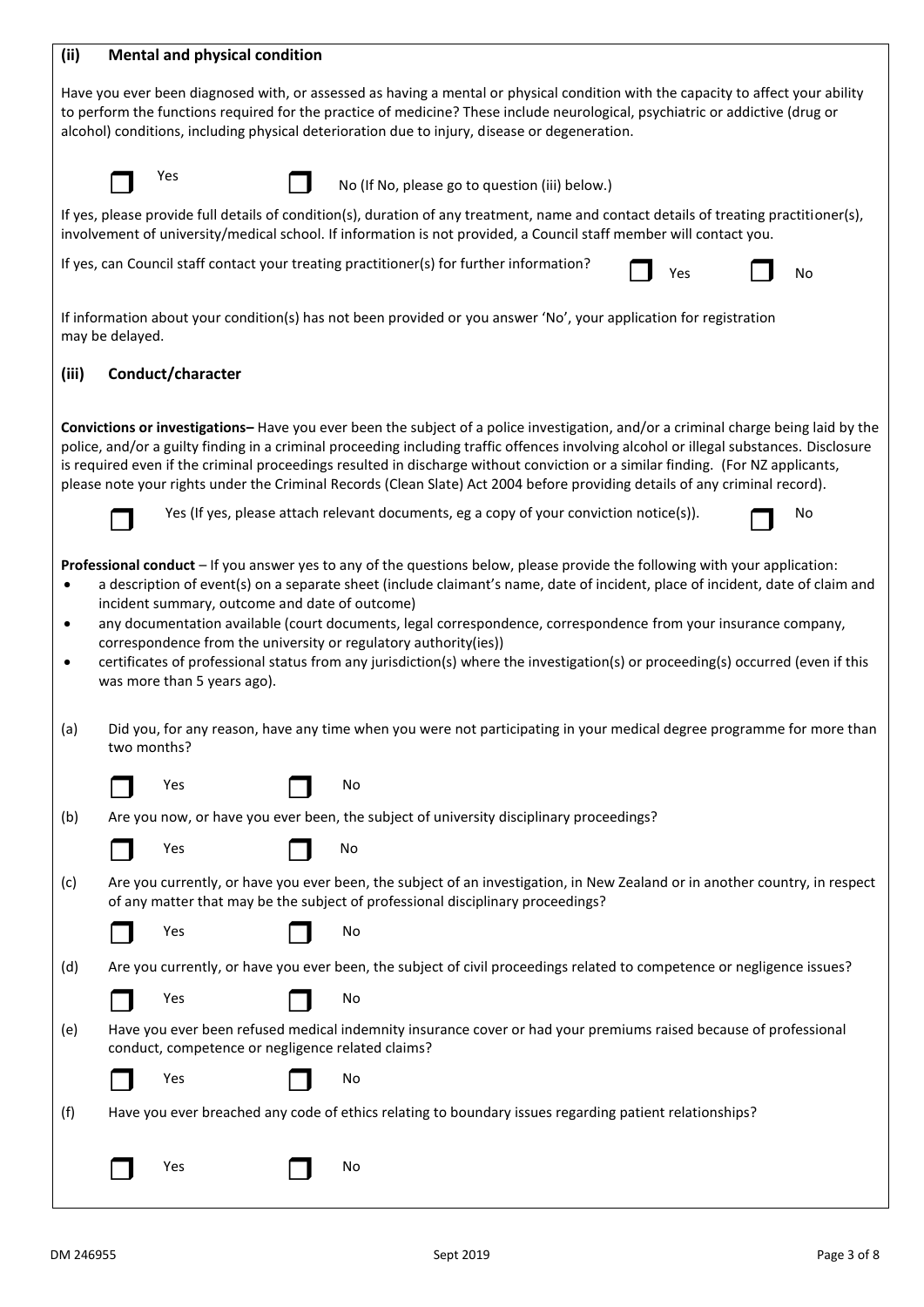| (g)  | Are you currently (or have you ever been) the subject of an order of any of the following (relating to conduct): |                                                                                                                                                                      |  |  |  |  |  |  |
|------|------------------------------------------------------------------------------------------------------------------|----------------------------------------------------------------------------------------------------------------------------------------------------------------------|--|--|--|--|--|--|
|      | New Zealand Health Practitioners Disciplinary Tribunal?                                                          | Yes<br>No                                                                                                                                                            |  |  |  |  |  |  |
|      | Overseas medical disciplinary tribunal or similar tribunal?                                                      | Yes<br>No                                                                                                                                                            |  |  |  |  |  |  |
|      | Medical Council of New Zealand or similar registration authority<br>overseas?                                    | Yes<br>No                                                                                                                                                            |  |  |  |  |  |  |
| (iv) | application:                                                                                                     | Professional competence - If you answer yes to any of the questions below, please provide the following with your                                                    |  |  |  |  |  |  |
|      | date of outcome)                                                                                                 | a description of event(s) on a separate sheet (date of incident, place of incident, incident summary, outcome and                                                    |  |  |  |  |  |  |
|      | ٠                                                                                                                | any documentation available (court documents, legal correspondence, correspondence from your insurance<br>company, correspondence from the regulatory authority(ies) |  |  |  |  |  |  |
|      | $\bullet$<br>this was more than 5 years ago).                                                                    | certificates of professional status from any jurisdiction(s) where the investigation or proceedings occurred (even if                                                |  |  |  |  |  |  |
| (a)  |                                                                                                                  | Are you currently (or have you ever been) the subject of a competence inquiry with a registration authority or employer?                                             |  |  |  |  |  |  |
|      | Yes                                                                                                              | No                                                                                                                                                                   |  |  |  |  |  |  |
| (b)  | privileges restricted?                                                                                           | Have you ever had your employment as a doctor terminated on the grounds of poor performance or had your practising                                                   |  |  |  |  |  |  |
|      | Yes                                                                                                              | No                                                                                                                                                                   |  |  |  |  |  |  |
| (c)  | revoked?                                                                                                         | Have you ever had your medical licence, certificate of registration or permit to practise medicine suspended, restricted or                                          |  |  |  |  |  |  |
|      | Yes                                                                                                              | No                                                                                                                                                                   |  |  |  |  |  |  |
| (d)  | any reason other than avoidance of a renewal fee?                                                                | Have you ever voluntarily surrendered your medical licence, certificate of registration or permit to practise medicine for                                           |  |  |  |  |  |  |
|      | Yes                                                                                                              | No                                                                                                                                                                   |  |  |  |  |  |  |
| (e)  | Have you ever had conditions imposed on your registration?                                                       |                                                                                                                                                                      |  |  |  |  |  |  |
|      | Yes                                                                                                              | No                                                                                                                                                                   |  |  |  |  |  |  |
| (f)  |                                                                                                                  | Have you ever had conditions imposed on your licence/practising certificate or equivalent?                                                                           |  |  |  |  |  |  |
|      | Yes                                                                                                              | No                                                                                                                                                                   |  |  |  |  |  |  |
| (g)  |                                                                                                                  | Have you ever had an application for registration declined, or been refused a licence/practising certificate or equivalent?                                          |  |  |  |  |  |  |
|      | Yes                                                                                                              | No                                                                                                                                                                   |  |  |  |  |  |  |

## **SECTION 3 – Registration history**

Please give details of medical registration/licensure in other jurisdiction(s). If your application is approved, Council will require original certificates of professional status (COPS) from each jurisdiction you have worked in for the last 5 years before you can start work. If you have not made a disclosure above, these do not need to be submitted with your application for registration. To be current, your COPS(s) must be dated within 3 months of the date you start your employment in New Zealand.

| Country/State | Period registered (from-to) | <b>Registration status</b> |  |  |  |
|---------------|-----------------------------|----------------------------|--|--|--|
|               |                             |                            |  |  |  |
|               |                             |                            |  |  |  |
|               |                             |                            |  |  |  |
|               |                             |                            |  |  |  |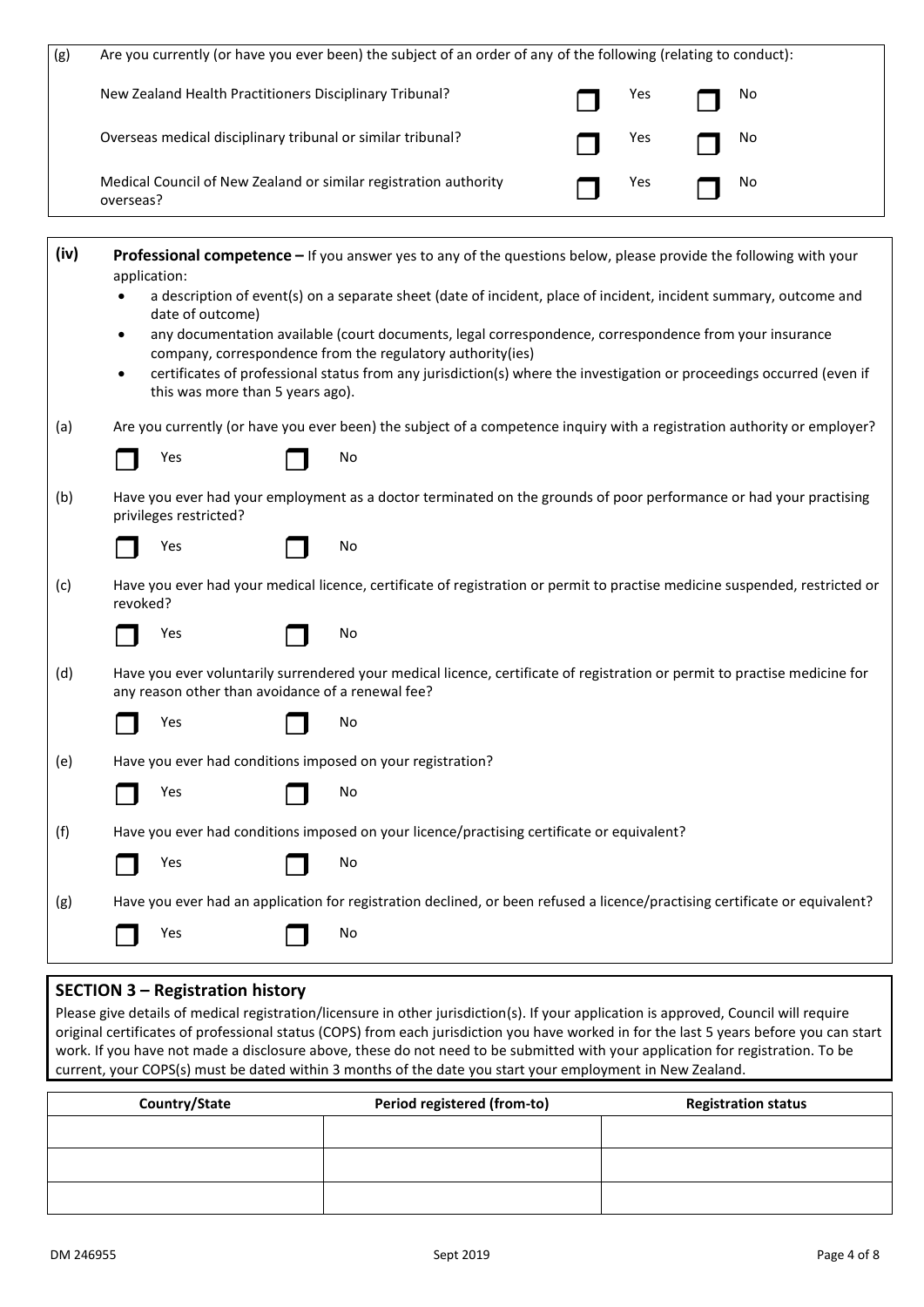| SECTION 4 - Medical training and work experience                                                                                   |                                                                                                                                                                           |                              |                   |                           |            |                                                                     |  |  |  |  |
|------------------------------------------------------------------------------------------------------------------------------------|---------------------------------------------------------------------------------------------------------------------------------------------------------------------------|------------------------------|-------------------|---------------------------|------------|---------------------------------------------------------------------|--|--|--|--|
| (i)<br>Postgraduate experience (first 12 months' work as a qualified medical practitioner)                                         |                                                                                                                                                                           |                              |                   |                           |            |                                                                     |  |  |  |  |
| Did you complete a supervised rotating internship after finishing your medical degree?                                             |                                                                                                                                                                           |                              |                   |                           |            |                                                                     |  |  |  |  |
| Yes (please provide details below)<br>No [go to (ii) below]                                                                        |                                                                                                                                                                           |                              |                   |                           |            |                                                                     |  |  |  |  |
| Level of<br><b>Branch of</b><br>Registration<br>Dates (from $-$ to)<br>Employer<br>Country<br>medicine<br>authority<br>appointment |                                                                                                                                                                           |                              |                   |                           |            |                                                                     |  |  |  |  |
| Eg $mm/yy - mm/yy$                                                                                                                 | House officer                                                                                                                                                             | Internal medicine            | <b>Hospital X</b> | Council of X              |            | XXX                                                                 |  |  |  |  |
|                                                                                                                                    |                                                                                                                                                                           |                              |                   |                           |            |                                                                     |  |  |  |  |
|                                                                                                                                    |                                                                                                                                                                           |                              |                   |                           |            |                                                                     |  |  |  |  |
|                                                                                                                                    |                                                                                                                                                                           |                              |                   |                           |            |                                                                     |  |  |  |  |
| <b>Work History</b><br>(ii)                                                                                                        | Please provide your work history below. It must be provided in chronological order beginning with your completion of                                                      |                              |                   |                           |            |                                                                     |  |  |  |  |
|                                                                                                                                    | medical school (excepting first 12 months if provided above). Any employment gaps of 3 months or more must be<br>explained. You can use more than one sheet if necessary. |                              |                   |                           |            |                                                                     |  |  |  |  |
| <b>Dates</b><br>$(from - to)$                                                                                                      | Level of<br>appointment                                                                                                                                                   | <b>Branch of</b><br>medicine | Employer          | Registration<br>authority | Country    | If fewer than<br>30hrs/w, state<br>average hours<br>worked per week |  |  |  |  |
| Eg $mm/yy - mm/yy$                                                                                                                 | House officer                                                                                                                                                             | <b>Internal</b><br>medicine  | <b>Hospital X</b> | Council of X              | <b>XXX</b> | FT                                                                  |  |  |  |  |
|                                                                                                                                    |                                                                                                                                                                           |                              |                   |                           |            |                                                                     |  |  |  |  |
|                                                                                                                                    |                                                                                                                                                                           |                              |                   |                           |            |                                                                     |  |  |  |  |
|                                                                                                                                    |                                                                                                                                                                           |                              |                   |                           |            |                                                                     |  |  |  |  |
|                                                                                                                                    |                                                                                                                                                                           |                              |                   |                           |            |                                                                     |  |  |  |  |
|                                                                                                                                    |                                                                                                                                                                           |                              |                   |                           |            |                                                                     |  |  |  |  |
|                                                                                                                                    |                                                                                                                                                                           |                              |                   |                           |            |                                                                     |  |  |  |  |
|                                                                                                                                    |                                                                                                                                                                           |                              |                   |                           |            |                                                                     |  |  |  |  |
|                                                                                                                                    |                                                                                                                                                                           |                              |                   |                           |            |                                                                     |  |  |  |  |
|                                                                                                                                    |                                                                                                                                                                           |                              |                   |                           |            |                                                                     |  |  |  |  |
|                                                                                                                                    |                                                                                                                                                                           |                              |                   |                           |            |                                                                     |  |  |  |  |
|                                                                                                                                    |                                                                                                                                                                           |                              |                   |                           |            |                                                                     |  |  |  |  |
|                                                                                                                                    |                                                                                                                                                                           |                              |                   |                           |            |                                                                     |  |  |  |  |
|                                                                                                                                    |                                                                                                                                                                           |                              |                   |                           |            |                                                                     |  |  |  |  |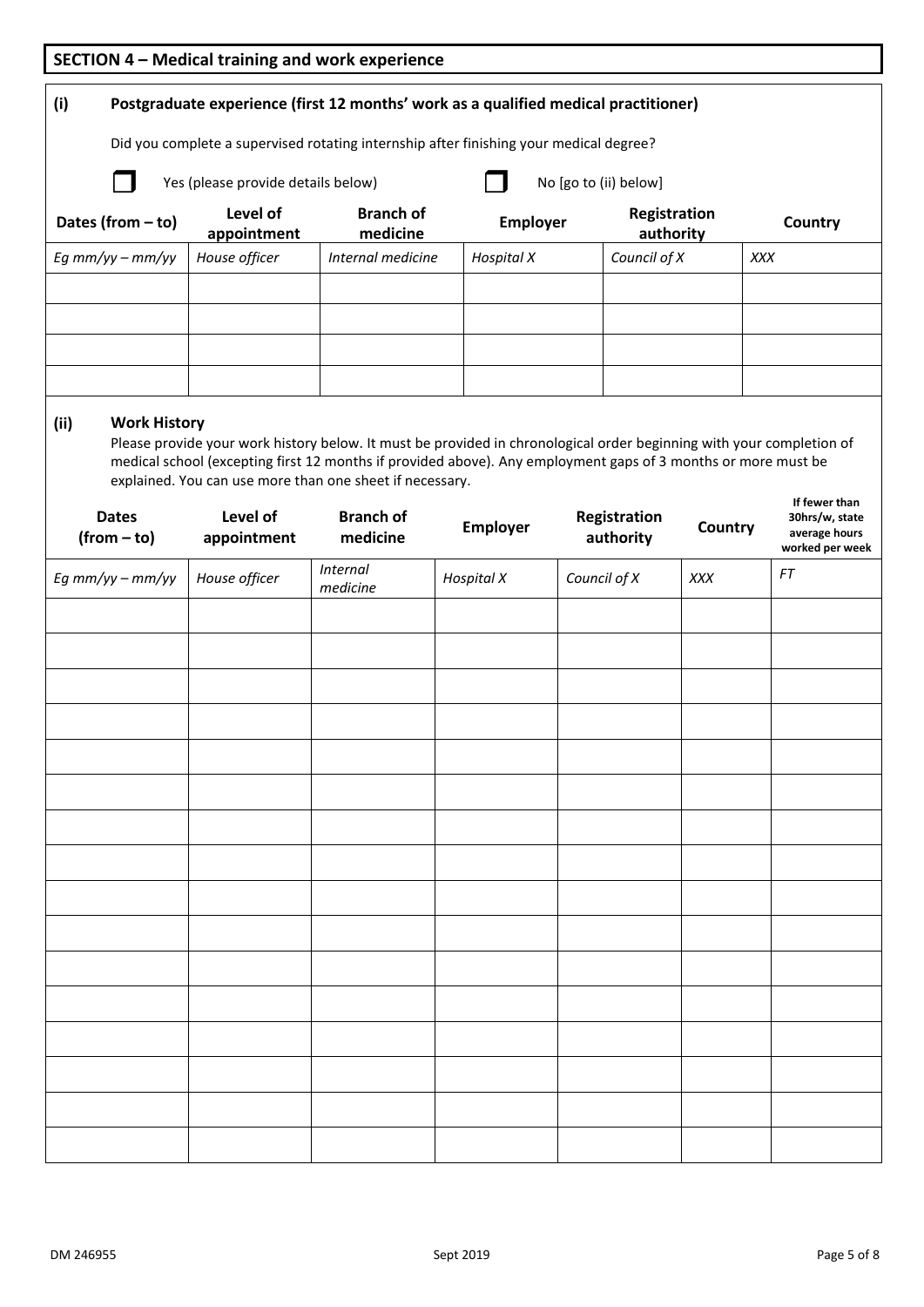## **SECTION 5 – Professional referees**

Please provide details of three referees the Council can contact for information on your fitness for registration and competence to practise medicine.

| (i)   | Title and name            |       |       |
|-------|---------------------------|-------|-------|
|       | Address                   |       |       |
|       | Relationship to you       |       |       |
|       | Dates worked together     | From: | To:   |
|       | First language of referee |       |       |
|       | Phone                     | Fax   | Email |
| (ii)  | Title and name            |       |       |
|       | Address                   |       |       |
|       | Relationship to you       |       |       |
|       | Dates worked together     | From: | To:   |
|       | First language of referee |       |       |
|       | Phone                     | Fax   | Email |
| (iii) | Title and name            |       |       |
|       | Address                   |       |       |
|       | Relationship to you       |       |       |
|       | Dates worked together     | From: | To:   |
|       | First language of referee |       |       |
|       | Phone                     | Fax   | Email |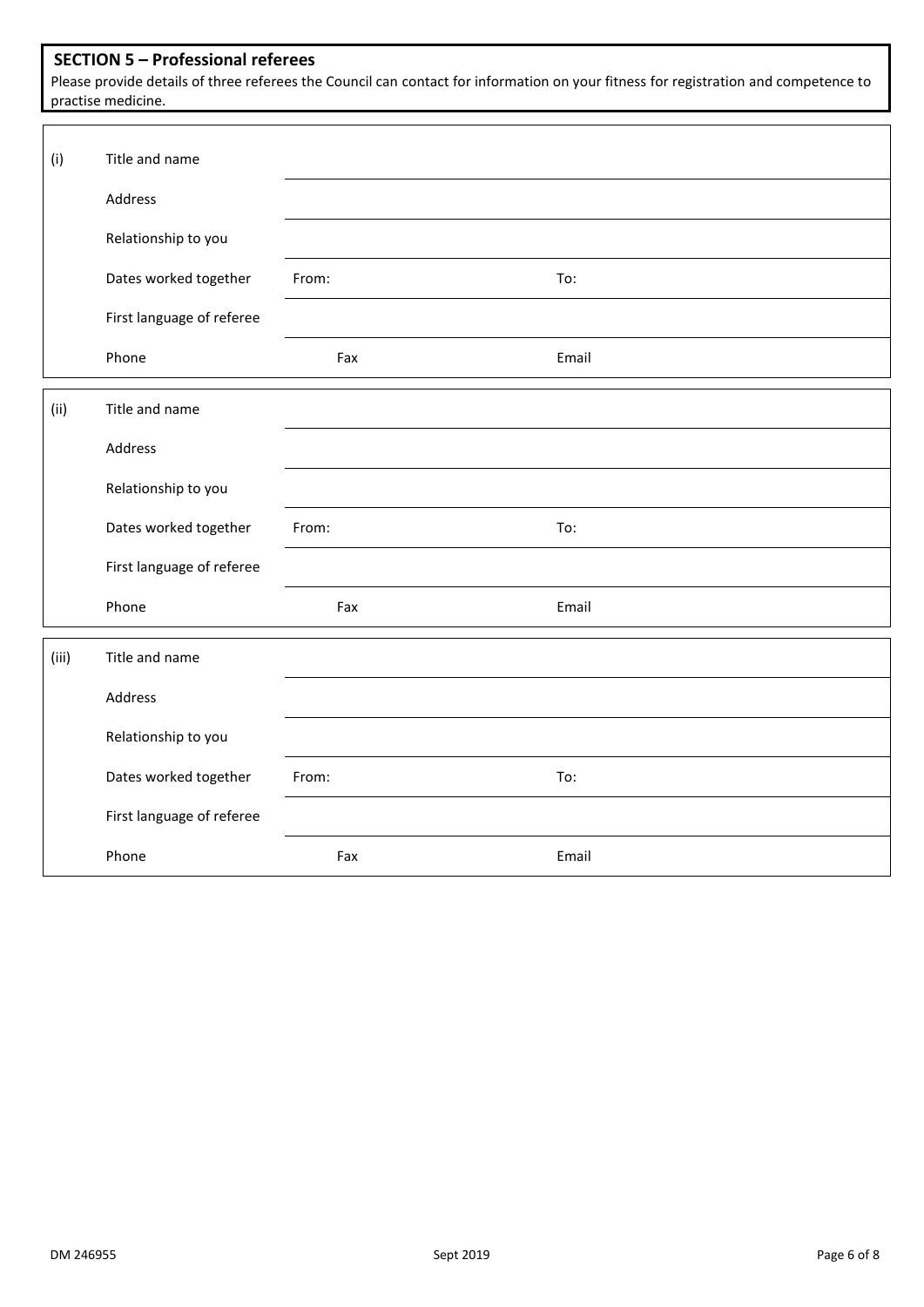## **SECTION 6 – Employment**

You must have an offer of employment before you can apply for registration. Please provide the details of your employment.

| Place of work                          |  |       |  |  |     |  |  |  |
|----------------------------------------|--|-------|--|--|-----|--|--|--|
| Area(s) of medicine                    |  |       |  |  |     |  |  |  |
| Level of appointment                   |  |       |  |  |     |  |  |  |
| Contact person                         |  |       |  |  |     |  |  |  |
| Proposed length of employment/contract |  | From: |  |  | To: |  |  |  |
|                                        |  |       |  |  |     |  |  |  |
| <b>SECTION 7 - Declaration</b>         |  |       |  |  |     |  |  |  |

In making the following declaration, I confirm that I am aware that Council will make a decision on my registration in reliance on the information I have provided in my application and that the provision of false, misleading, or intentionally incomplete

information may result in the cancellation of my registration and other penalties. I understand this includes:

**Section 146 of the HPCAA** allows the Council to cancel a person's registration if satisfied that they obtained registration by making a false or misleading representation or declaration; or that they were not entitled to be registered.

**Section 172 of the HPCAA** makes it an offence for a person to make false or misleading declarations and representations in relation to any information that is relevant to the Council, the Health Practitioners Disciplinary Tribunal or a Professional Conduct Committee. A person may be liable on summary conviction to a fine not exceeding \$10,000.

- I certify that I am the person who is applying for registration as a medical practitioner in New Zealand, that I am the person named in the qualifications listed on this application, and that the information I have given above and in support of this application is true and correct.
- I understand that the information that I have provided is to be used by the Council and its agents for the purposes of considering my application, and may be disclosed to agents of the Council for these purposes.
- I understand that the Council is authorised under the HPCAA to obtain further information from me or any other person or organisation concerning this application and I consent to the collection of such information by the Council or its agents subject to the Council notifying me of the person who will be contacted and of the questions that will be asked of them. I further understand that although the provision of any information by me is voluntary, refusal to provide any information may affect the Council's consideration of my application.
- I authorise the Council to disclose information about me (within the provisions of the Privacy Act 1993) to another agency(ies), if the Council believes on reasonable grounds that the disclosure is necessary (eg DHBs / employers, NZ Immigration Service, medical colleges, etc).
- I authorise Council to disclose information to the Education Commission of Foreign Medical Graduates (ECFMG) for the purposes of completing the primary-source verification process with the Electronic Portfolio of International Credentials (EPIC).
- I understand that I am entitled to access the information held by the Council regarding this application by a request in writing and that I may request amendment of any information that is not correct.

Applicant's signature Date Date of the Date of the Date of the Date of the Date of the Date of the Date of the Date of the Date of the Date of the Date of the Date of the Date of the Date of the Date of the Date of the Dat

# **SECTION 8 - Application Fee (Non refundable)**

For a current list of Medical Council fees please visit [https://www.mcnz.org.nz/registration/forms-fees-and](https://www.mcnz.org.nz/registration/forms-fees-and-checklists/fees/)[checklists/fees/](https://www.mcnz.org.nz/registration/forms-fees-and-checklists/fees/)

Credit card: Once your application has been received payment details will be emailed to the email address you have provided on this form.

□